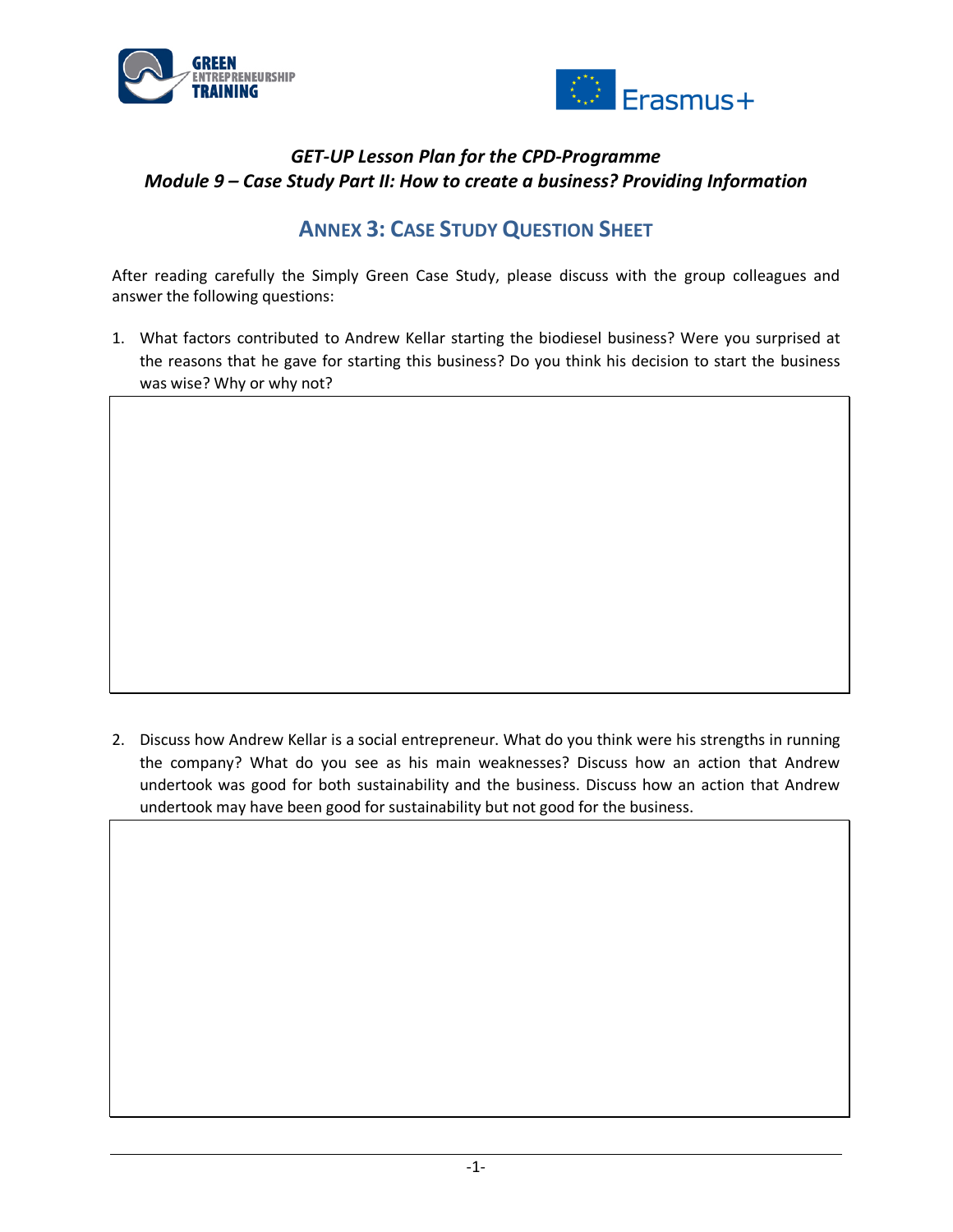



## 3. Do you think that Andrew Kellar is well suited to be a successful entrepreneur? Why or why not?

4. What similarities do you think a sustainable business start-up shares with a "normal business" startup? What differences do you think there are? Give an example of a business challenge that both Simply Green and a conventional fuel dealer share. Give an example of a business challenge that was unique to Simply Green and would not have affected a conventional fuel dealer from the chapter.